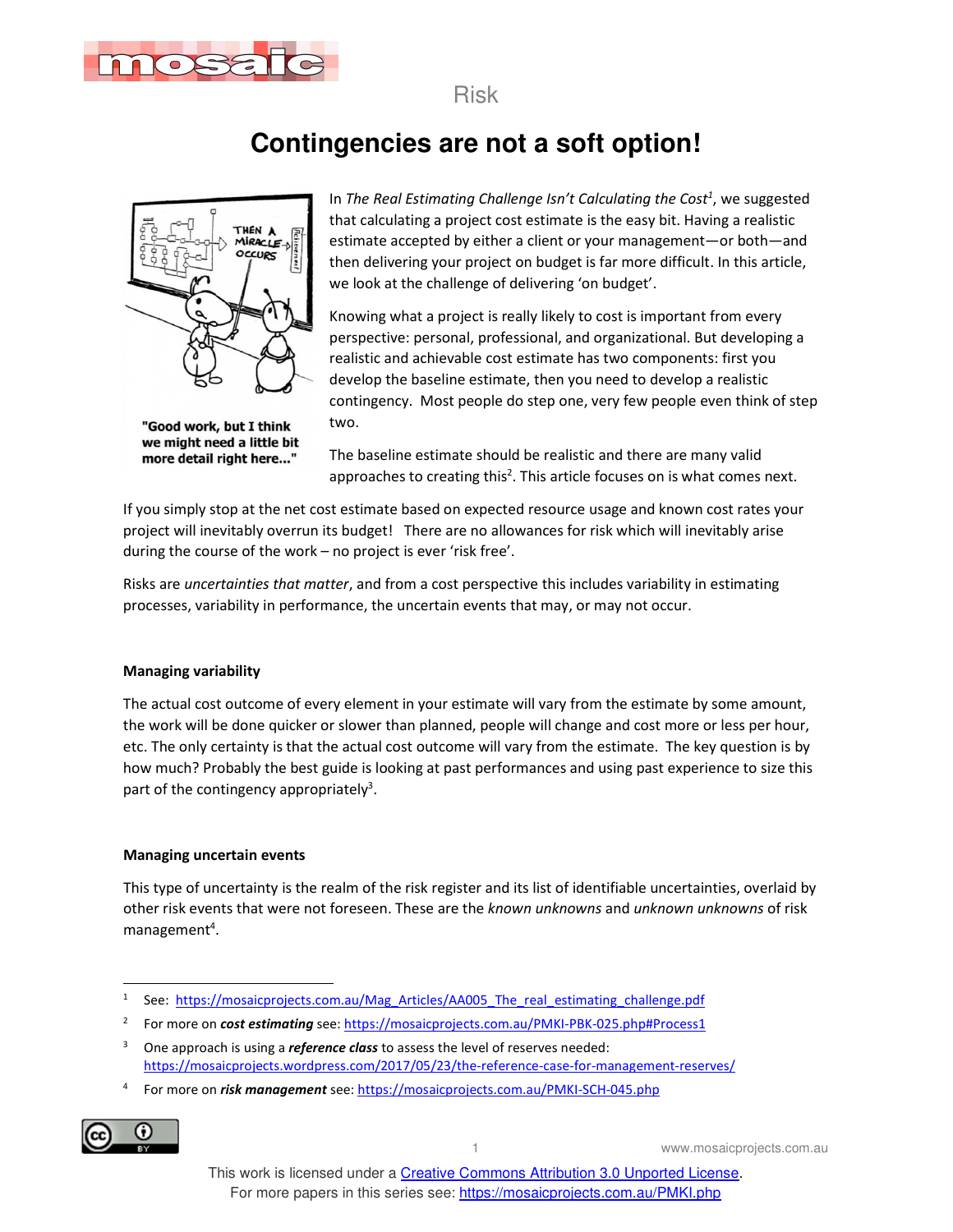

## Contingencies are not a soft option!

This type of risk can be mitigated or reduced by good practice, but neither of these *unknowns* can be eliminated entirely, residual risks always remain. The important question is how do you compensate for the remaining risks in your business case or cost estimate?

One approach is to pad the estimate and hide the costs within the overall price. The problem with this approach was identified by Eliyahu Goldratt *in Critical chain project management* (CCPM - 1997). He stated that when the contingencies are hidden, they tend to get absorbed by the work and are generally larger than needed. This is not a good way of working. For example, in developing software every test may fail, but only some will actually fail and identify bugs that need fixing. Padding every test with some allowance for failures hides the money and it is likely to get used anyway to cover all sorts of other events.

The better approach is to price each test on the assumption the test will pass, and then create a contingency for 'bug fixes' based on past experience. This allows the cost of rectification to be seen, monitored and controlled independent of the costs associated with testing. If the number of 'bugs' is too high, driving up costs, this becomes obvious and allows management action to improve the development process to be considered, addressing the root cause of the issue<sup>5</sup>.

#### **Managing contingencies**

Calculating the amount of money needed to adequately cover the risk exposure of the project is complex, and needs expertise. But once this has been done, the values calculated should be divided into two distinct parts:

- 1. The project contingency, held within the project budget to compensate for variability and other known unknowns that will occur to a greater or lesser extent. The project manager should be responsible for looking after the expenditure of this money but is expected to report to senior management on each use.
- 2. The management reserve, held outside of the project budget for use by senior management to offset the effects of unknown unknowns.

Neither of these amounts are 'slush funds'. They are calculated and held for explicit events that may occur and the use of the funds is constrained, controlled and reported on throughout the life of the project.

#### **Summary**

Developing a sensible level of contingency and reserve is a complex process, and beyond the scope of this article. The message is simple though, if you do not do this you will overrun budget!

The bigger challenge, is to convince management to accept the need for a properly evaluated contingency in every project. Achieving this requires the solutions outlined in *The Real Estimating Challenge Isn't Calculating the Cost<sup>6</sup>* ,



<sup>5</sup> For more on *root cause analysis* see: https://mosaicprojects.com.au/PMKI-PBK-030.php#Process2

<sup>6</sup> See: https://mosaicprojects.com.au/Mag\_Articles/AA005\_The\_real\_estimating\_challenge.pdf



2 www.mosaicprojects.com.au